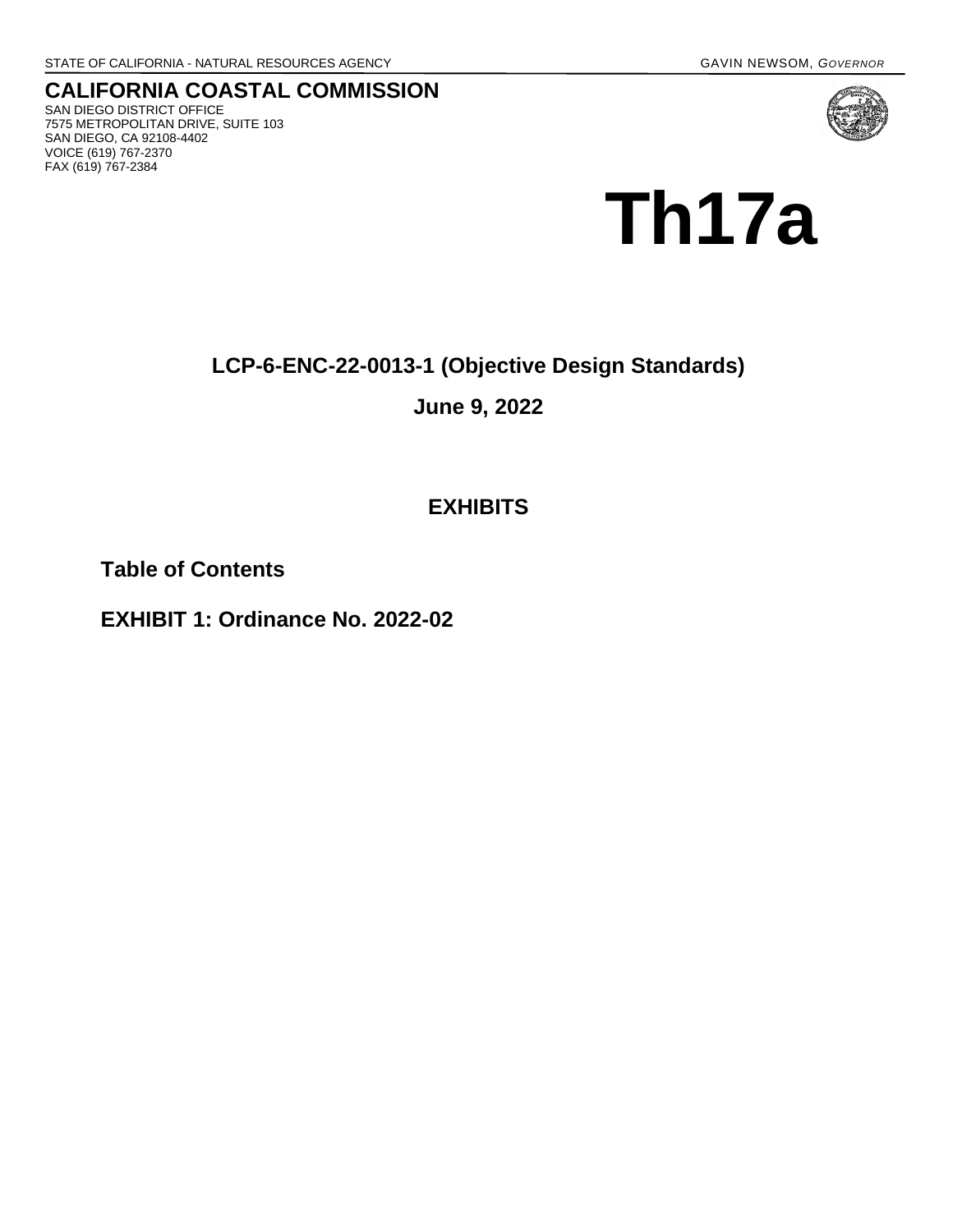#### ORDINANCE NO. 2022-02

AN ORDINANCE OF THE CITY COUNCIL OF THE CITY OF ENCINITAS ADOPTING AMENDMENTS TO CHAPTERS 23.08 ( DESIGN REVIEW), 30.04 (DEFINITIONS), AND 30.16 RESIDENTIAL ZONES) OF THE ENCINITAS MUNICIPAL CODE, DOWNTOWN ENCINITAS, NORTH 101 CORRIDOR, ENCINITAS RANCH, AND CARDIFF-BY-THE-SEA SPECIFIC PLANS, AND LOCAL COASTAL IMPLEMENTATION PLAN TO CREATE OBJECTIVE STANDARDS FOR HOUSING DEVELOPMENT

WHEREAS, in 2019 the State of California Legislature declared that "California has a housing supply and affordability crisis of historic proportions;"

WHEREAS, the Housing Accountability Act, Government Code Section 65589. 5, restricts the City of Encinitas's ability to deny or reduce the density of all housing development projects, including residential development, transitional and supportive housing, and residential mixed-use development, that are consistent with objective design and development standards;

WHEREAS, Senate Bill (SB) 35, Government Code Section 65913.4, establishes a developer-initiated process to streamline the approval process for housing developments meeting specific criteria, including affordable housing and labor requirements;

WHEREAS, the City of Encinitas seeks to adopt objective standards to facilitate and accommodate development at the density permitted on the site and proposed by the development in accordance with State and Local Law;

WHEREAS, the 2021-2029 Housing Element approved by the City Council on April 7, 2021 contains Housing Element Program 3B, which provides that the City of Encinitas will revise design guidelines and zoning standards to ensure they are objective standards,

WHEREAS, the City Council and Planning Commission held a joint study session on August 25, 2021, received public comments and provided feedback on the development of draft objective development and design standards;

WHEREAS, the Planning Commission held a study session on October 7, 2021, received public comments, and provided feedback on the draft design standards;

WHEREAS, a Public Notice of Availability of proposed Local Coastal Plan Amendments LCPA) was issued which opened a six-week public review period that ran from October 15, 2021 and concluded on November 26, 2021;

WHEREAS, the proposed Local Coastal Program Amendment meets the requirements of, and is in conformity with, the policies of Chapter 3 of the Coastal Act and does not conflict with any coastal zone regulations or policies with which future development must comply;

WHEREAS, the Planning Commission conducted noticed public hearings on November 4, 2021, November 18, 2021, December 2, 2021, and December 16, 2021, considered public testimony, and made a recommendation to the City Council to approve draft Ordinance No. 2022- 02 with modifications, amending Chapters 23.08( Design Review) and 30. 16 ( Residential Zones) of the Encinitas Municipal Code, Downtown Encinitas, North 101 Corridor, Encinitas Ranch, and Cardiff-By-The-Sea Specific Plans, which proposes new Objective Design Standards that are applicable to multi-family and mixed-use residential development

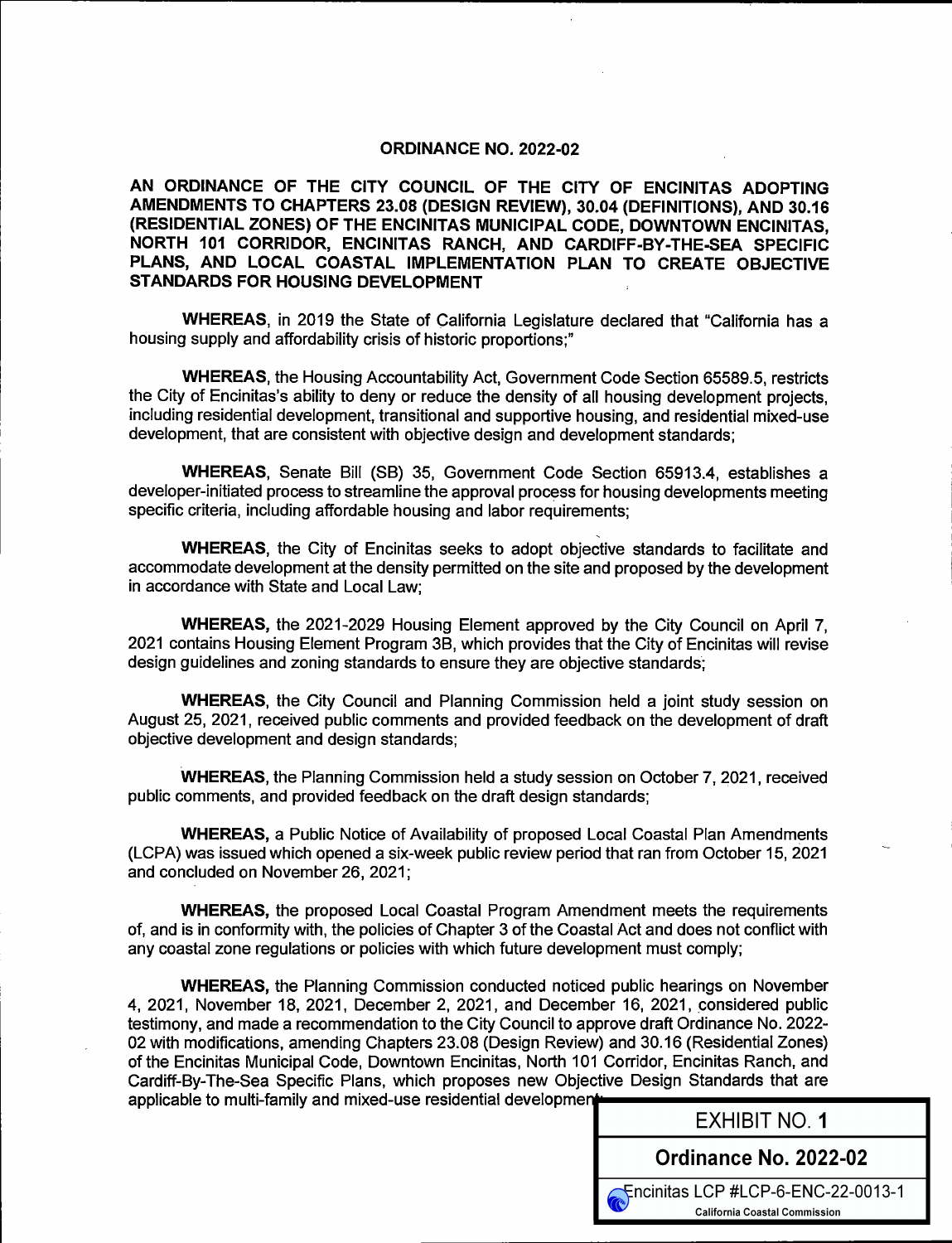WHEREAS, the Planning Commission adopted Planning Commission Resolution No. PC 2021-43, on December 16, 2021, on file with the Office of the City Clerk and incorporated by this reference, recommending approval of said Ordinance;

1

WHEREAS, the City Council conducted public hearings on January 19, 2022 and February 9, 2022 for the purpose of considering amendments to Titles 23 and 30 of the Encinitas Municipal Code;

WHEREAS, the City Council has duly considered the totality of the record and all evidence submitted into the record, including public testimony and the evaluation and recommendations by staff, presented at said hearing;

WHEREAS, notices of said public hearings were made at the time and in the manner required by law;

WHEREAS, the City Council finds that this Ordinance is intended to be carried out in a manner in full conformance with the California Coastal Act of 1976 and the Development Services Director is hereby authorized to submit this Ordinance as part of the Local Coastal Program Amendment to the California Coastal Commission for their review and adoption; and

WHEREAS, based on the totality of the record and evidence described and referenced in this Ordinance, the City Council finds that the proposed text amendments are consistent with the purposes of the General Plan, Municipal Code, Specific Plans, and adopted Local Coastal Program.

NOW, THEREFORE, the City Council of the City of Encinitas, California, hereby ordains as follows:

SECTION 1: The recitals above are each incorporated by reference and adopted as findings by the City Council.

SECTION 2: Sections 23.08.010 (Purpose), 23.08.080 (Regulatory Conclusions - Generally) and 23.08.100 (Guidelines) of Chapter 23.08 Design Review of the Encinitas Municipal Code is hereby amended to read as follows (underline is used to denote new text being added):

23.08.010 Purpose.

 $\mathbf{a}$ 

 $\mathbb{Z}$  .

 $\ddotsc$ 

 $\dddotsc$ 

1. Determine compliance of development projects with the provisions of this chapter and the design review standards and guidelines of the City of Encinitas as well as other regulations regarding the physical development of the City.

3. Encourage the preservation of the distinct and individual character of the various neighborhoods and communities through the prudent administration of this chapter and the design review standards and guidelines.

23. 08.080 Regulatory Conclusions—Generally.

 $\frac{1}{2}$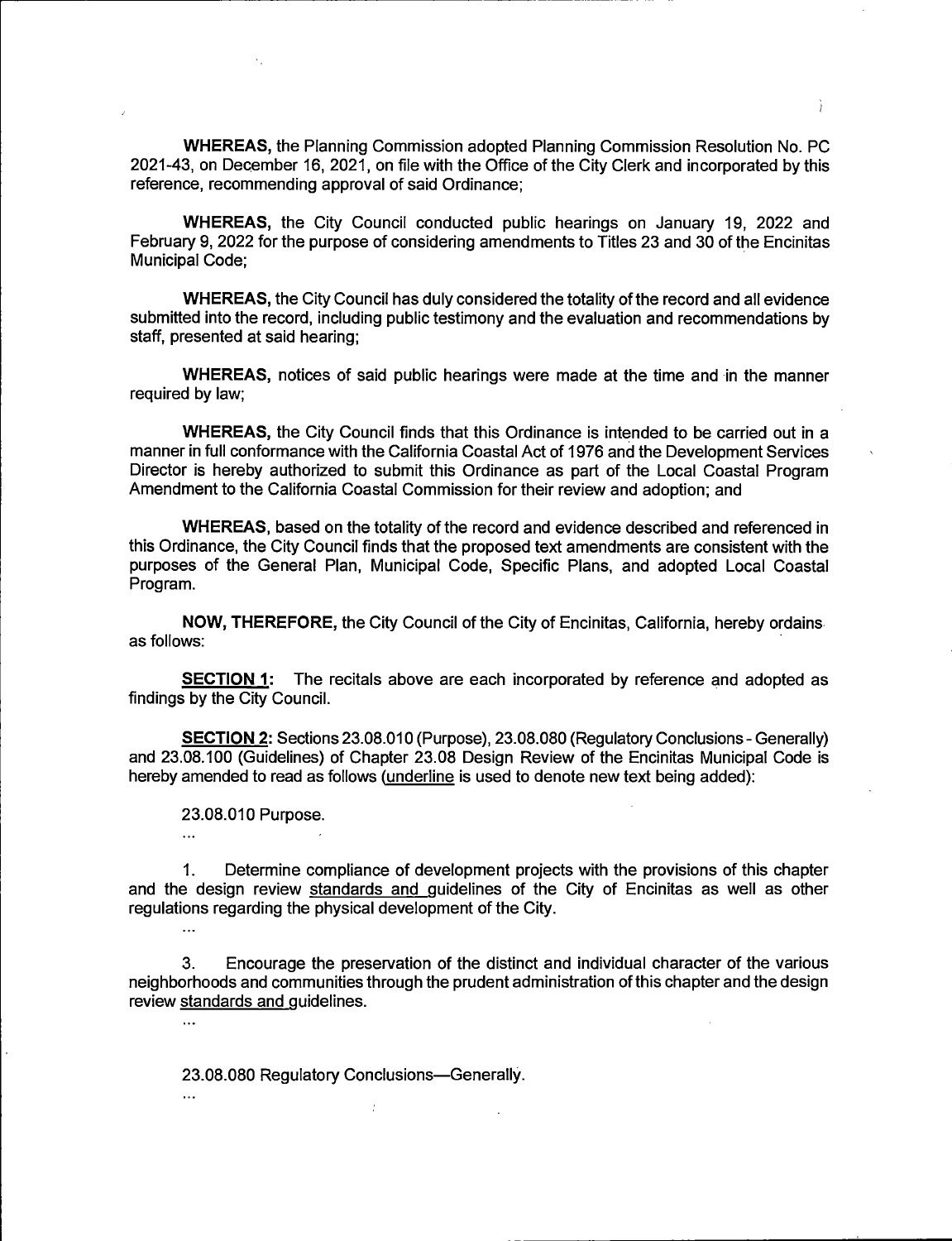B. The project design is substantially inconsistent with the design review standards and guidelines.

23. 08. 100 Standards and Guidelines.

 $\dddotsc$ 

The City Council shall adopt by resolution design review standards and guidelines setting forth the policies and criteria for this chapter. The person or body authorized to render a final determination shall comply with these standards and guidelines when reviewing applications for permits and shall ensure that the spirit intent of the guidelines are upheld in all design review actions. The City Council may amend the design review standards and guidelines by resolution to keep the guidelines in compliance with the latest City policies.

**SECTION 3:** Chapter 30.04, Definitions of Title 30 of the Encinitas Municipal Code is hereby amended by adding the following definitions, and shall be integrated into the existing Section in alphabetical order, to read as follows (underline is used to denote new text being added):

DEEMED SUBMITTED shall mean a determination by the City that an applicant has submitted a preliminary application, pursuant to Government Code Section 65941.1, that contains all information in accordance with their SB 330 checklist (including payment of a fee), and accordingly that the preliminary application is subject to all applicable allowances and benefits afforded by the statute.

DESIGN GUIDELINES shall convey general policies about the design of alterations to existing structures, additions, new construction and site work.

DESIGN STANDARDS shall have the same meaning as defined in Government Code Sections  $65913.4$  and  $66300(a)(7)$  as standards that involve no personal or subjective judgment by a public official and are uniformly verifiable by reference to an external and uniform benchmark or criterion available and knowable by both the development applicant or proponent and the public official before submittal.

SECTION 4: Section 30.16.010 (Development Standards) of Chapter 30.16 Residential Zones of the Encinitas Municipal Code is hereby amended to read as follows (strikeout is used to denote existing text being deleted; underline is used to denote new text being added):

A. The development standards described in the tables below shall apply to the residential zones and are minimums unless otherwise stated. These standards shall apply to all land and buildings other than accessory buildings, permitted in their respective residential zones. In addition to the development standards provided in this chapter, each specific plan identified in Chapter 30.84, Specific Plans, may have separate development standards for residential zones in their jurisdictional boundaries. Refer to individual specific plans, as referenced in Chapter 30.84, for development standards in residential zones within adopted specific plans. All buildings, grading, landscaping, or construction projects, whether they require any other City permit or not, are subject to design review, as referenced in Chapter 23.08, Design Review, unless exempted by that chapter. The City's Design Standards and Guidelines contain additional design and development standards that shall apply to all residential development.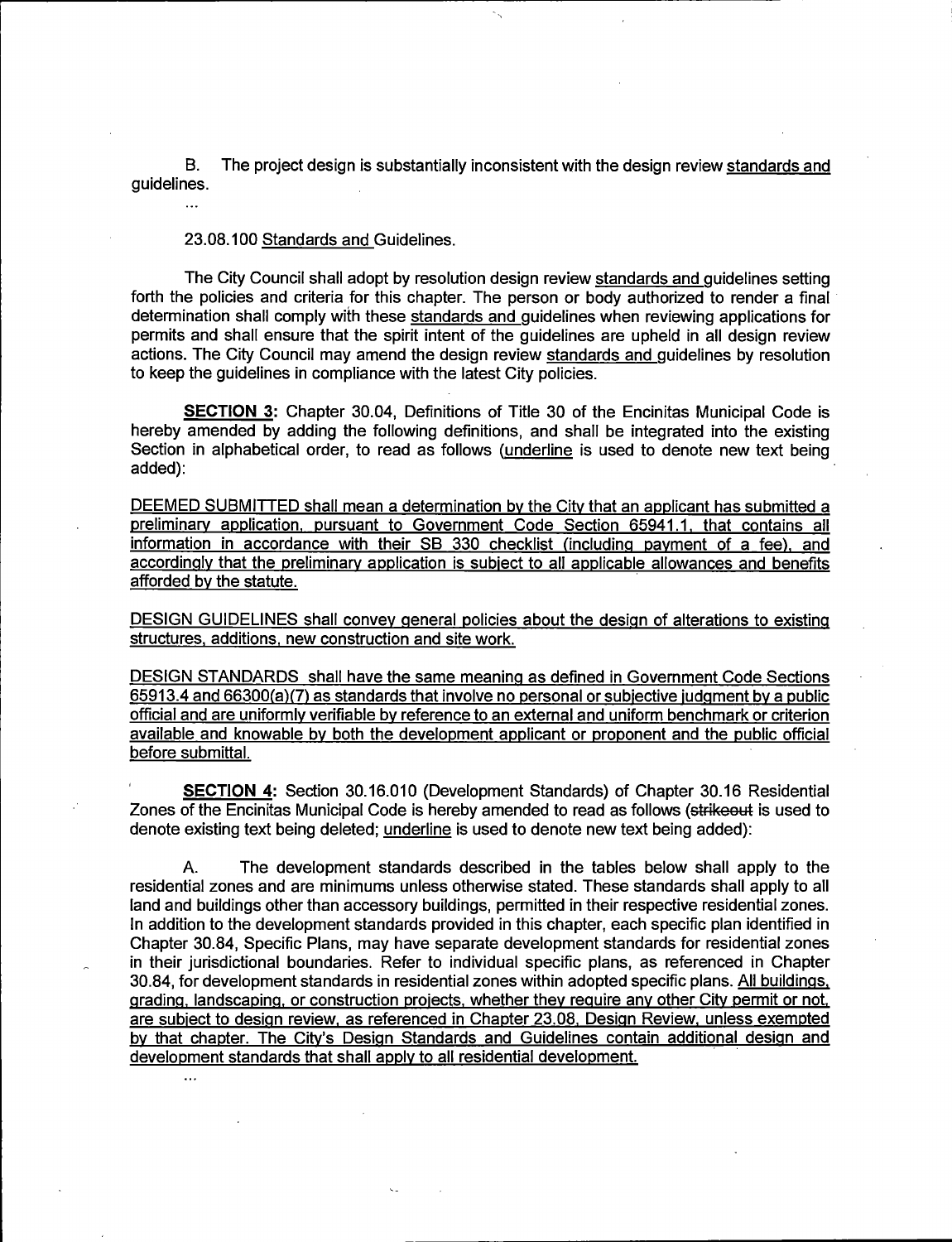11. For single-family residential zones, the following development standards shall apply:

a. Front yard setbacks within subdivisions of five or more lots should shall vary in a manner consistent with the pattern of development in the surrounding neighborhood and consistent with the provisions of the underlying zoning.

b. Garage placement/design standards for single-family subdivisions:

i. Garages shall be located to minimize or reduce their visual presence<del>, to the extent</del> practical.

ii. In RR to RS-113 Zones, the placement of garages on a single-family lot shall vary; e.g., (a) located in the rear of the lot but accessed from the front; (b) located in the front portion of the lot with either direct access or side loaded; or( c) accessed from the alley or side street, or combination. In R 5 to RS 11 Zones, the placement of garages on the let is encouraged to vary. to the extent practical.

iii. To the extent practical,  $a \triangle c$ cess to the garage shall be from the alley or side street, if available.

c. For <sup>a</sup> new tract front yard setbacks may be reduced up to 25% on a maximum of onehalf of the dwelling units within a residential tract; however, no street setbacks shall be less than 20 feet to the garage for front entry garages, and 15 feet to the garage for side entry garages.

d. For single-family housing developments, variety of housing designs shall be provided. Each house design shall provide and exhibit at least three of the following features that clearly and obviously distinguish them from other house designs within the development:

- i) Building mass. Building mass is considered to be the outline of the structure. This is determined by the height, width, and depth of the structure.
- ii) Roof type. Roof types consist of mansard, hip( full or clip), flat, gambrel, gable, and front-to-back( shed style). Differentiation may also be achieved through the use of roof dormers, gables, and hips.
- iii) Windows and doors. The vertical or horizontal variation in the placement of at least two windows and/or doors on the front facade elevation or window shapes that are substantially different.
- iv) Materials. The use of different materials on the front facade elevation.
- (v) Garages. Substantial variation in the location and/or proportion of garages and garage doors, such as alley-loaded garages, side-loaded garages, single vs. double garages, etc.
- vi) Porches. Variation in the location, width, and proportion of front porches.

The sole use of minor cosmetic changes such as different paint color, reversing or creating mirrored images of the exterior architectural elevations, shutters, decorative brackets, or using different brick or stone color shall not meet the intent of this section.

e. The same house design with the identical street elevation design (or substantially identical) shall not be placed directly adjacent to one another or directly across the street from one another. Identical or nearly identical street elevation design means little or no variation in the horizontal and vertical articulations of the building walls and rooflines, height or width of the facade, placement of the primary entrances, porches, number and placement of windows, and other maior architectural features. It does not mean similar colors, materials, or small details.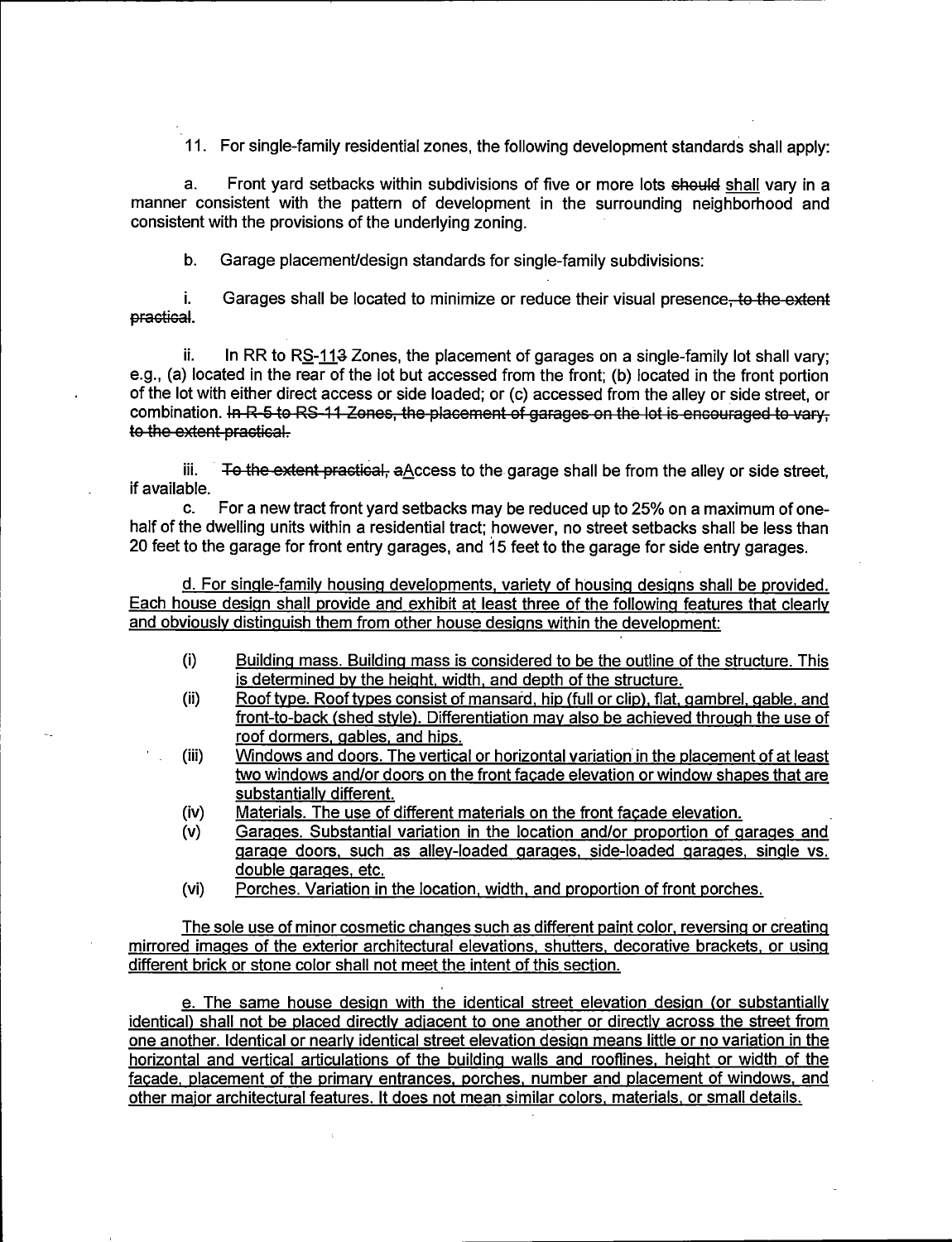#### Recreation Amenities Design Matrix

| f. Each of the elevations of a house design shall have a minimum of two differentiated<br>planes to relieve flat, monotonous facades.                                                                                                                  |  |  |  |  |
|--------------------------------------------------------------------------------------------------------------------------------------------------------------------------------------------------------------------------------------------------------|--|--|--|--|
| (i) Differentiation may include incorporation of an architectural feature such as a bay<br>window, entry, porch, overhang, or chimney.<br>(ii) All differentiation shall be a minimum of 12 inches on at least 20 percent of the overall<br>elevation. |  |  |  |  |
| C. Single-Family Residential Zones (/RR-2/R-3/R-5/R-8/RS-11). In the single-family                                                                                                                                                                     |  |  |  |  |
| residential zones, the following development standards shall apply in addition to subsections A<br>and B of this section:<br>1. Residences shall be oriented with the rear of the residence toward collector and                                       |  |  |  |  |
| larger streets where possible, consistent with the pattern of development in the neighborhood.<br>2. Walkways connecting with city sidewalk/trail systems shall where practical be                                                                     |  |  |  |  |
| provided in new residential developments.<br>3. Driveway or other concrete or asphalt concrete areas available for parking shall not<br>exceed 50% where practical of the required front yard area.                                                    |  |  |  |  |
| 4. To the extent practical, aAccess to the garage shall be from the alley or side street,<br>if available.                                                                                                                                             |  |  |  |  |
| D. Higher Density Single-Family and Multiple-Family Residential Zones (R-11/R-15/R-<br>20/R-25).                                                                                                                                                       |  |  |  |  |
| 8.     The following recreation facilities <u>/amenities</u> shall be provided <u>for residential</u><br><u>developments based on the following number of units</u> unless waived during the design                                                    |  |  |  |  |
| review process:<br><del>a. Children's play area;</del><br>b. Swimming pool;                                                                                                                                                                            |  |  |  |  |
| <del>c. Family picnic area.</del>                                                                                                                                                                                                                      |  |  |  |  |
| <u> Recreation Amenities Design Matrix</u>                                                                                                                                                                                                             |  |  |  |  |
| Recreation Amenities Design Matrix<br>Recreation Amenities (square footage is the active or passive recreational<br>amenities, not including required access paths)<br>ACTIVE AMENITIES<br>1.A. Children's play area (minimum of 500 s                 |  |  |  |  |
|                                                                                                                                                                                                                                                        |  |  |  |  |
|                                                                                                                                                                                                                                                        |  |  |  |  |
|                                                                                                                                                                                                                                                        |  |  |  |  |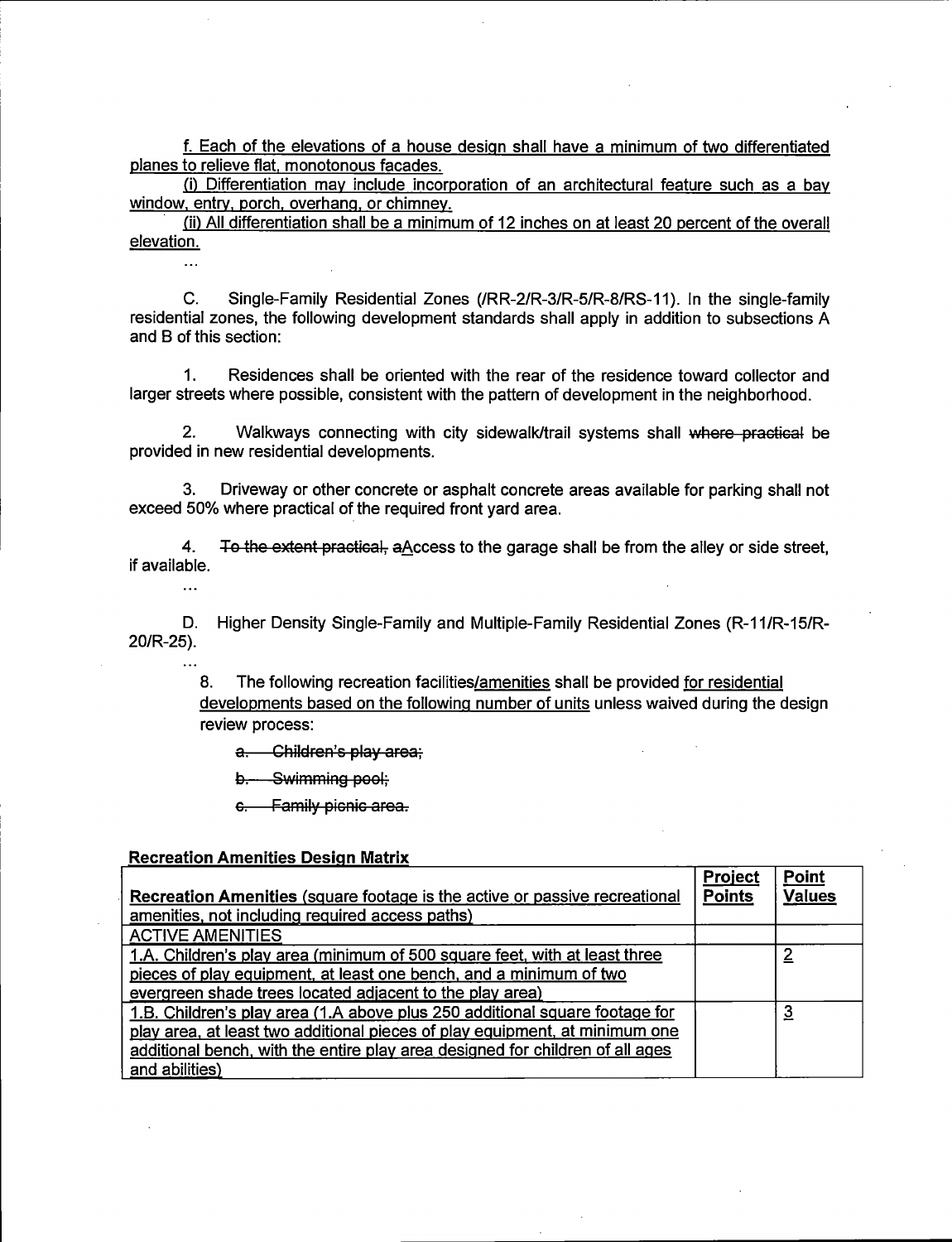| 2.A. Swimming Pool Area - Enclosed/fenced pool area, with a minimum            | $\overline{3}$ |
|--------------------------------------------------------------------------------|----------------|
| 800-square foot swimming pool, and at least 200 square feet provided for a     |                |
| minimum of two lounge chairs and one side table)                               |                |
| 2.B. Swimming Pool Area - Enclosed/fenced pool area with a minimum             | $\overline{4}$ |
| 1,000-square foot swimming pool, minimum one spa, minimum one                  |                |
| changing area or restroom within 50 feet of pool area, and at least 400        |                |
| square feet provided for at least four lounge chairs, three side tables, and   |                |
| one outdoor umbrella.                                                          |                |
| 3.A. Basketball Half-Court, Pickleball, or Multi-Sport/Game Court -            | $\overline{2}$ |
| Regulation sized and surfaced court, with at least one bench and               |                |
| waste/recycling receptacle, and a minimum of four evergreen shade trees        |                |
| located adjacent to the court area)                                            |                |
| 3.B. Basketball Half-Court, Pickleball, or Multi-Sport/Game Court - 3.A.       | $\overline{3}$ |
| above plus be an illuminated court with shielded cut-off light fixtures except |                |
| for properties in the Olivenhain Community Area (See Section 30.40.010 of      |                |
| this Code)).                                                                   |                |
| 4.A. Bocce, Pétangue, or Shuffleboard Court - Regulation size, with at least   | 1              |
| one bench and waste/recycling receptacle, and a minimum of two evergreen       |                |
| shade trees located adjacent to the court area.                                |                |
| 4.B. Bocce, Pétangue, or Shuffleboard Court - 4.A. above plus least one        | $\overline{2}$ |
| additional bench or table that is covered with a shade structure, trellis, or  |                |
| gazebo.                                                                        |                |
| 5.A. Tennis or Basketball Court - Regulation size full court with at least one | $\overline{3}$ |
| bench and waste/recycling receptacle, and a minimum of two evergreen           |                |
| shade trees located adjacent to the court area.                                |                |
| 5.B. Tennis or Basketball Court - Regulation size full court with at least two | $\overline{4}$ |
| benches and waste/recycling receptacle, and a minimum of four evergreen        |                |
| shade trees located adjacent to the court area. Plus be an illuminated court   |                |
| with shielded cut-off light fixtures except for properties in the Olivenhain   |                |
| Community Area (See Section 30.40.010 of this Code).                           |                |
| 6.A. Fitness Trail - Minimum 1/4 mile long paved or decomposed granite, or     | $\overline{2}$ |
| similar material, and accessible walking path/trail that is at least five-feet |                |
| wide, with pet waste bag and disposal stations at all trail entrances, and     |                |
| trees located per the Landscape Design Matrix in the City's Design             |                |
| <b>Standards and Guidelines.</b>                                               |                |
|                                                                                |                |
| 6.B. Fitness Trail - 6.A. above plus at least two benches located adjacent to, | $\overline{3}$ |
| or within five feet of, the path/trail and each placed under an evergreen      |                |
| canopy tree, and pedestrian scale lighting located adjacent to the entire      |                |
| length of the path/trail.                                                      |                |
|                                                                                |                |
| <b>PASSIVE AMENITIES</b>                                                       |                |
| 7.A. Picnic area - Minimum of 500 square feet, with at least two picnic tables | $\overline{2}$ |
| with benches, a minimum one waste/recycling receptacle, and at least two       |                |
| evergreen shade trees located adjacent to the picnic area.                     |                |
| 7.B. Picnic area - 7.A above plus at least one barbeque or fire pit, and at    | $\overline{3}$ |
| least one additional picnic table with a bench that is covered with a shade    |                |
| structure, trellis, or gazebo.                                                 |                |
| 8.A. Dog Park - Enclosed/fenced, minimum 750 square feet, off-leash dog        | $\overline{2}$ |
| area with pet waste bag and disposal stations adjacent to all                  |                |
| entrances/exits, at least one three-dimensional accessory (e.g. rock, jumps,   |                |

 $\mathcal{L}^{\text{max}}_{\text{max}}$  , where  $\mathcal{L}^{\text{max}}_{\text{max}}$ 

 $\label{eq:2.1} \frac{1}{\sqrt{2}}\int_{\mathbb{R}^3}\frac{1}{\sqrt{2}}\left(\frac{1}{\sqrt{2}}\right)^2\frac{1}{\sqrt{2}}\left(\frac{1}{\sqrt{2}}\right)^2\frac{1}{\sqrt{2}}\left(\frac{1}{\sqrt{2}}\right)^2\frac{1}{\sqrt{2}}\left(\frac{1}{\sqrt{2}}\right)^2.$ 

 $\mathcal{L}(\mathcal{L}^{\text{c}})$  and  $\mathcal{L}^{\text{c}}$  .

 $\ddot{\phantom{0}}$ 

 $\sim$ 

 $\sim$   $\sim$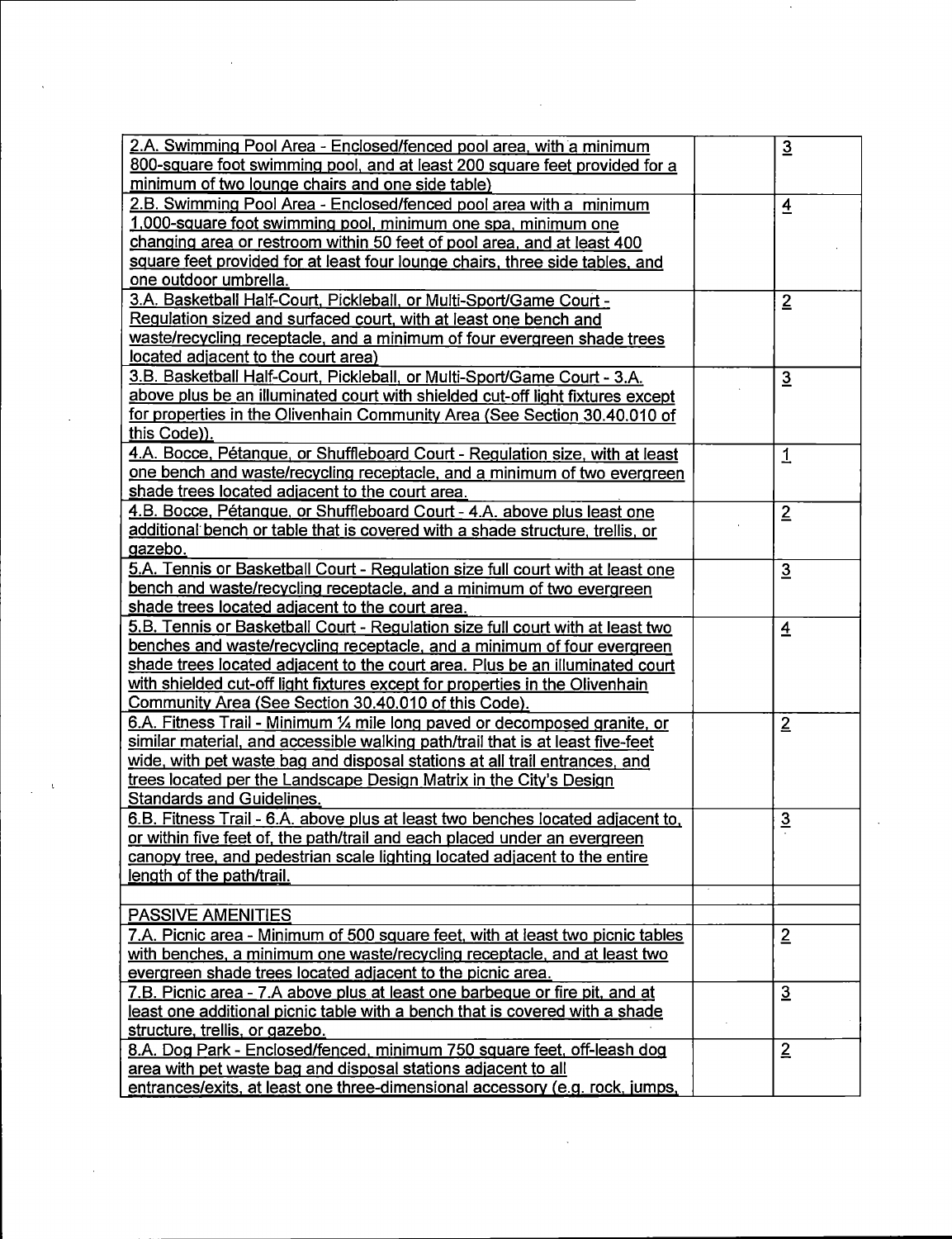| fire hydrant), minimum two benches, at least one potable water connection                                  |  |                         |  |  |  |
|------------------------------------------------------------------------------------------------------------|--|-------------------------|--|--|--|
| with dog bowl refilling and dog wash capabilities, and a minimum of three                                  |  |                         |  |  |  |
| evergreen shade trees located adjacent to the dog park area.                                               |  |                         |  |  |  |
| 8.B. Dog Park - 8.A above plus at least 250 additional square feet in size of                              |  | $\overline{3}$          |  |  |  |
| off-leash dog area, with at least two additional three-dimensional                                         |  |                         |  |  |  |
| accessories, and a minimum of one additional bench or table that is covered                                |  |                         |  |  |  |
| with a shade structure, trellis, or gazebo.                                                                |  |                         |  |  |  |
| 9.A. Community Garden - Minimum 500 square feet, with at least four                                        |  | $\overline{2}$          |  |  |  |
| garden beds that are minimum two feet x six feet in size, minimum one                                      |  |                         |  |  |  |
| compost bin, and one potable water connection and irrigation provided to                                   |  |                         |  |  |  |
| garden beds.                                                                                               |  |                         |  |  |  |
| 9.B. Community Garden - 9.A. above plus at least one potting station                                       |  | $\overline{3}$          |  |  |  |
| containing a minimum two-foot by four-foot table, and at least one six-foot                                |  |                         |  |  |  |
| by six-foot gardening shed designed to match the primary building colors.                                  |  |                         |  |  |  |
| materials, and architectural style.                                                                        |  |                         |  |  |  |
| <b>TOTAL</b>                                                                                               |  |                         |  |  |  |
| <b>Projects with 10 to 49 Units (Choose at least one amenity)</b>                                          |  | $\mathbf{2}$            |  |  |  |
|                                                                                                            |  | <b>Required</b>         |  |  |  |
| Projects with 50 to 99 Units (Choose at least two amenities, with minimum                                  |  | $\overline{\mathbf{4}}$ |  |  |  |
| one active and one passive)                                                                                |  | <b>Required</b>         |  |  |  |
| <b>Projects with 100 Units or more (Choose at least three amenities, with</b>                              |  | 10                      |  |  |  |
| minimum two active and one passive, and at least two selected from the B                                   |  | <b>Required</b>         |  |  |  |
| categories)                                                                                                |  |                         |  |  |  |
| Amenities must be selected from separate numerical sections (i.e. if 1.A is selected, 1.B may not be used) |  |                         |  |  |  |

i

SECTION 5: Section 4.2 ( Development Subject to Design Review) of Chapter 4.0 Design Recommendation of the Downtown Encinitas Specific Plan is hereby amended to read as follows (strikeout is used to denote existing text being deleted; underline is used to denote new text being added):

2. Unless otherwise provided herein, the provisions of this Chapter supersede the provisions of Title 23, Section 23.08 of the Municipal Code for application to the area designated as the Downtown Encinitas Specific Plan. Objective " Standards" included in the City's Design Standards and Guidelines shall apply to all residential development and mixed-use residential development. Where conflicts in objective standards occur, the obiective design standards specified in this Chapter shall supersede and apply. The Design Guidelines contained in the City's Design Standards and Guidelines are superseded by the design recommendations contained in this Chapter. Where the Specific Plan is silent, the City's Design Guidelines shall apply. Limitations to uses and approvals required under use regulations, Chapter 3.0 of this specific plan, are not affected by this Design Review exemption.

3. The following sections of the Encinitas Municipal Code apply to the process of design review for properties within the area designated as the Downtown Encinitas Specific Plan area: 23.08. 020, Prohibitions; 23.08.040, Authority to Grant Permits; 23,08. 050, Notice; 23.08.060, Procedure; 23. 08.070, Final Determination; and 23.08.072, Regulatory Conclusions— Generally; and 23.08. 100 Standards and Guidelines.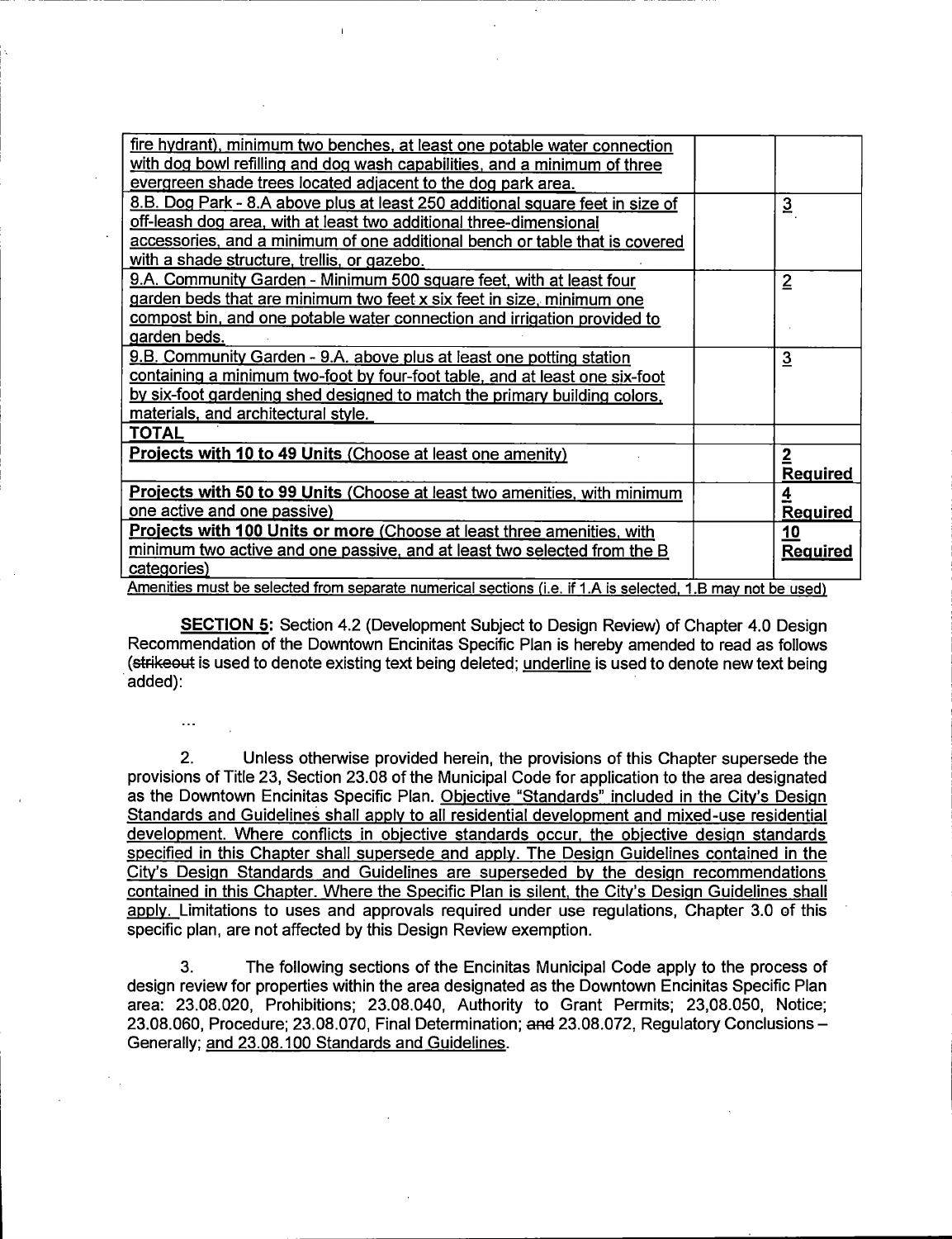SECTION 6: Section 4.2 ( Development Requiring Design Review) of Chapter 4.0 Design Recommendations of the Encinitas North 101 Corridor Specific Plan is hereby amended to read as follows (strikeout is used to denote existing text being deleted; underline is used to denote new text being added):

All new building, landscaping, exterior alterations, signage or construction projects, whether they require any other City permit or not, are subject to design review unless exempted by Section 4. 3, Exemptions from Design Review. These recommendations do not affect existing buildings which are not proposing new construction, new signage, new landscaping, or exterior alterations. Except as otherwise specified herein, the provisions of Title 23, Section 23.08 of the Encinitas Municipal Code shall apply to the area designated as the North 101 Corridor Specific Plan. Objective "Standards" included in the City's Design Standards and Guidelines shall apply to all residential development and mixed-use residential development. Where conflicts in objective standards occur, the objective design standards specified in this Chapter shall supersede and apply. Where the Specific Plan is silent, the City's Design Guidelines shall apply.

SECTION 7: Section 4.2 ( Development Requiring Design Review) of Chapter 4.0 Design Recommendations of the Encinitas North 101 Corridor Specific Plan is hereby amended to read as follows (strike out is used to denote existing text being deleted; underline is used to denote new text being added):

 $\ddotsc$ 

B. Unless otherwise provided herein, the provisions of this section shall apply in addition to the provisions of Chapter 23.08 of the City Municipal Code and Section 6.0, Encinitas Ranch Zoning Ordinance, in this document. Where conflicts between these sections and documents arise, Section 6.0 in this document and the City's Municipal Code shall take precedence over the Design Guidelines contained in Section 7.0 of this Specific Plan for application to the area designated as the Encinitas Ranch Specific Plan. Objective "Standards" included in the City's Design Standards and Guidelines shall apply to all residential development and mixed-use residential development. Where conflicts in objective standards occur, the obiective design standards specified in this Chapter shall supersede and apply. Where the Specific Plan is silent, the City's Design Guidelines shall apply.

SECTION 8: Section 4.2 (Design Review) of Chapter 4.0 Design Recommendations of the Cardiff-by-the-Sea Specific Plan is hereby amended to read as follows (strike out is used to denote existing text being deleted; underline is used to denote new text being added):

#### 4.2.1 Development Requiring Design Review

All new buildings, landscaping, exterior alterations, signage or construction projects, whether they require any other City permit or not, are subject to design review unless exempted by Section 4.2. 3, Development Exemptions from Design Review. These Recommendations do not affect existing buildings, which are not proposing new construction, new signage, new landscaping, or exterior alterations. Except as otherwise specified herein, the provisions of Chapter 23.08 (with the exception of Section 23.08.100) of the Encinitas Municipal Code shall apply to the Cardiff-bythe-Sea Specific Plan area. Objective "Standards" included in the City's Design Standards and Guidelines shall apply to all residential development and mixed-use residential development. Where conflicts in objective standards occur, the objective design standards specified in this Chapter shall supersede and apply. The Design Guidelines contained in the City's Design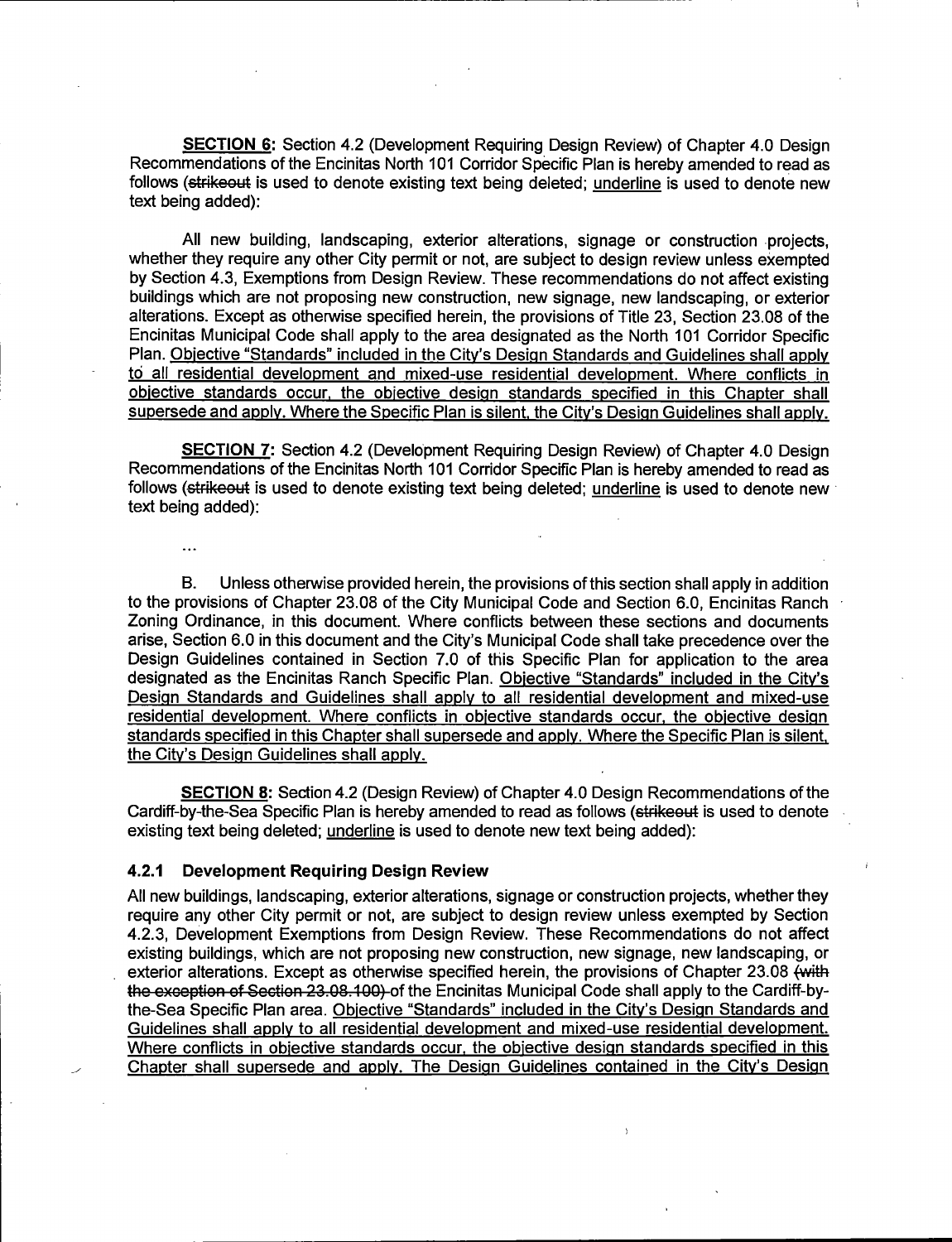Standards and Guidelines are superseded by the design recommendations contained in this Chapter. Where the Specific Plan is silent, the City's Design Guidelines shall apply.

**SECTION 9:** This project is not subject to review under the California Environmental Quality Act (CEQA) pursuant to CEQA Guidelines section 15060 (c)(2) because it will not result in a direct or reasonably foreseeable indirect physical change in the environment and pursuant to CEQA Guidelines section 15061 (b)(3) because there is no possibility the activity in question may have a significant effect on the environment. All projects for which the Objective Design Standards would apply will undergo separate CEQA review and approval.

SECTION 10: If any section, sentence, clause or phrase of this Ordinance is determined to be invalid, illegal or unconstitutional by a decision or order of any court or agency of competent jurisdiction, then such decision or order will not affect the validity and enforceability of the remaining portions of this Ordinance. The City Council declares that it would have passed and adopted this Ordinance, and each section, sentence, clause or phrase thereof, regardless of the fact that any one or more sections, subsections, sentences, clauses, or phrases be declared invalid or unconstitutional.

SECTION 11: The City Clerk is directed to prepare and have published a summary of the ordinance no less than five days prior to consideration of its adoption, and again within 15 days following adoption, indicating the votes cast. This Ordinance will become effective following certification by the California Coastal Commission as being consistent with the Local Coastal Program for the City of Encinitas and California Coastal Act.

INTRODUCED at a regular meeting of the City Council of the City of Encinitas, California, held on this 19<sup>th</sup> day of January 2022; and

PASSED, APPROVED AND ADOPTED at a regular meeting of the City Council of the City of Encinitas, California, held on the  $9<sup>th</sup>$  day of February 2022, by the following roll call vote:

AYES: Blakespear, Hinze, Kranz, Lyndes, Mosca<br>NOES: None

**NOES:** ABSENT: None ABSTAIN: None

APPROVED:

Catherine S. Blakespear, Mayor

ATTEST:

tv Clerk

APPROVED AS TO FORM:  $\widetilde{\mathsf{gap}}$ , City Attorhey